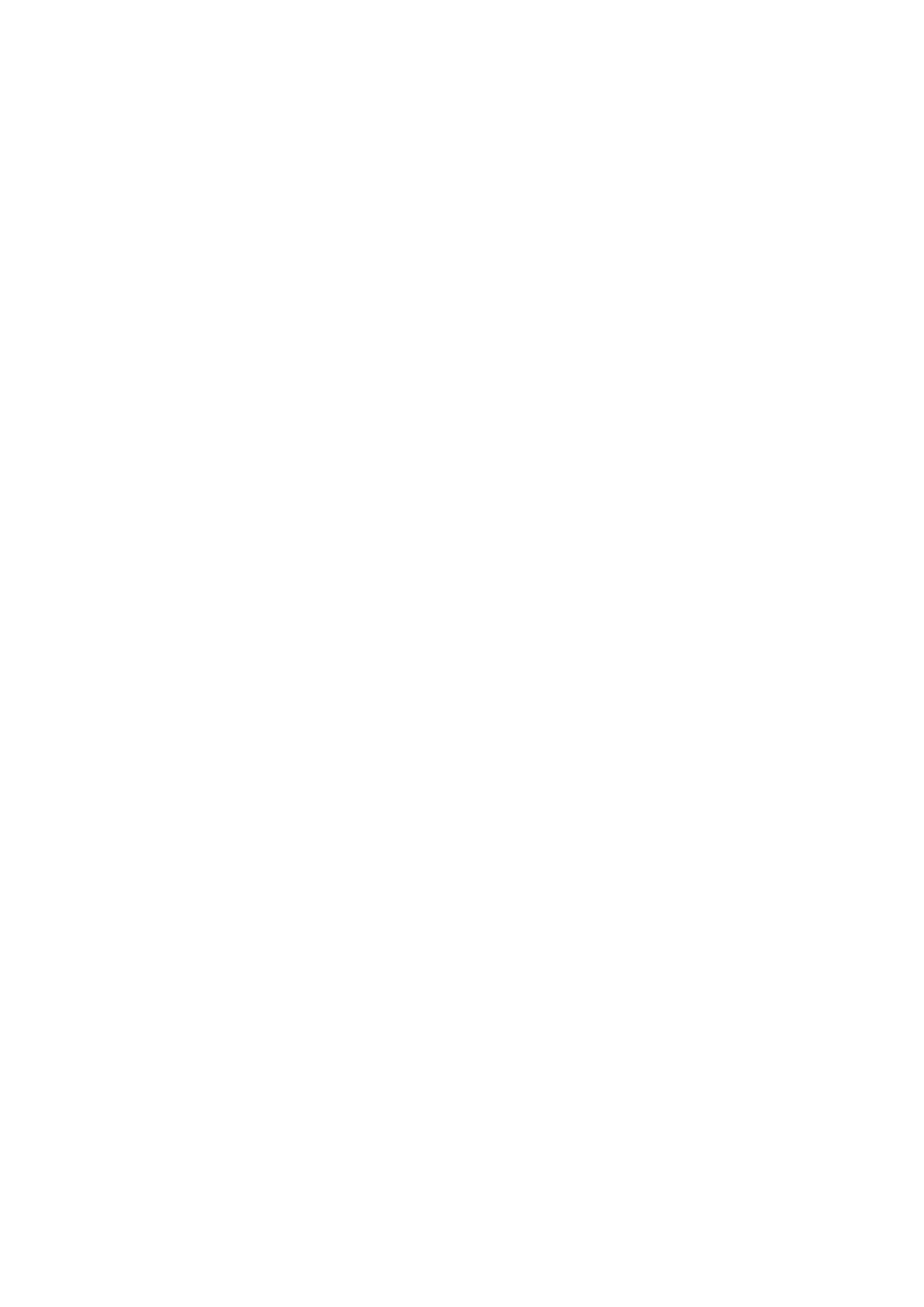- Our experiments have emphasized the importance of the Mo buffer layer, that the interface at  $CuInGaS<sub>2</sub>$  is in danger of creating a parasite interlayer of  $MoS<sub>2</sub>$  at increase of the substrate temperature.

The formation of this parasite interlayer of  $MoS<sub>2</sub>$  drastically affects electronic properties of the photovoltaic device/solar cell. This is another technical reason that we chose Kapton as substrate with a stable thermal reaction. It was made the deposit in the proposed process flow sequence for the experimental model of solar cell as follows: Mo layer thickness of 700 nm was deposited with the sputtering rate (0.7 $\div$ 1) Å/sec; active CIGS layer maximum thickness of 1500 nm was made with a sputtering rate of 1.5 Å/sec; photoactive ZnS was deposit with a sputtering rate of  $(6.5\div7)$  Å/sec. at total thickness of 50 Å; i-ZnO at maximum thickness of 500 nm and n-ZnO: at thickness of 800 nm were made with a sputtering rate of  $(0.5\div 1)$  Å/sec. Deposition of modular elements of the experimental model of solar cell was made on Kapton support by radio frequency magnetron sputtering technology- ion beam assisted in inert gas –argon- of 99.99% purity. Developing of experimental demonstrative and functional model aims to achieve an optimized quantum efficiency and conversion efficiency in the range  $14\% \div 20\%$  [5].

## **4. Conclusions**

(1) Target active material CuInGa-Se<sub>2</sub>/S<sub>2</sub> (CIGS) is produced in INFLPR laboratories and is deposited in controlled thickness in very thin layer of Mo interface. Stringent control of dopant concentration of Ga  $(7\div 19)$ % is achieved after "making" the target, with successive measurements on X-ray diffraction complex equipment. In figure 7 is presented sample diffractometry with identifying the diffraction lines.



Fig. 7. Spectrum of the sample composite target CuInGaS<sub>2</sub> for the experimental model.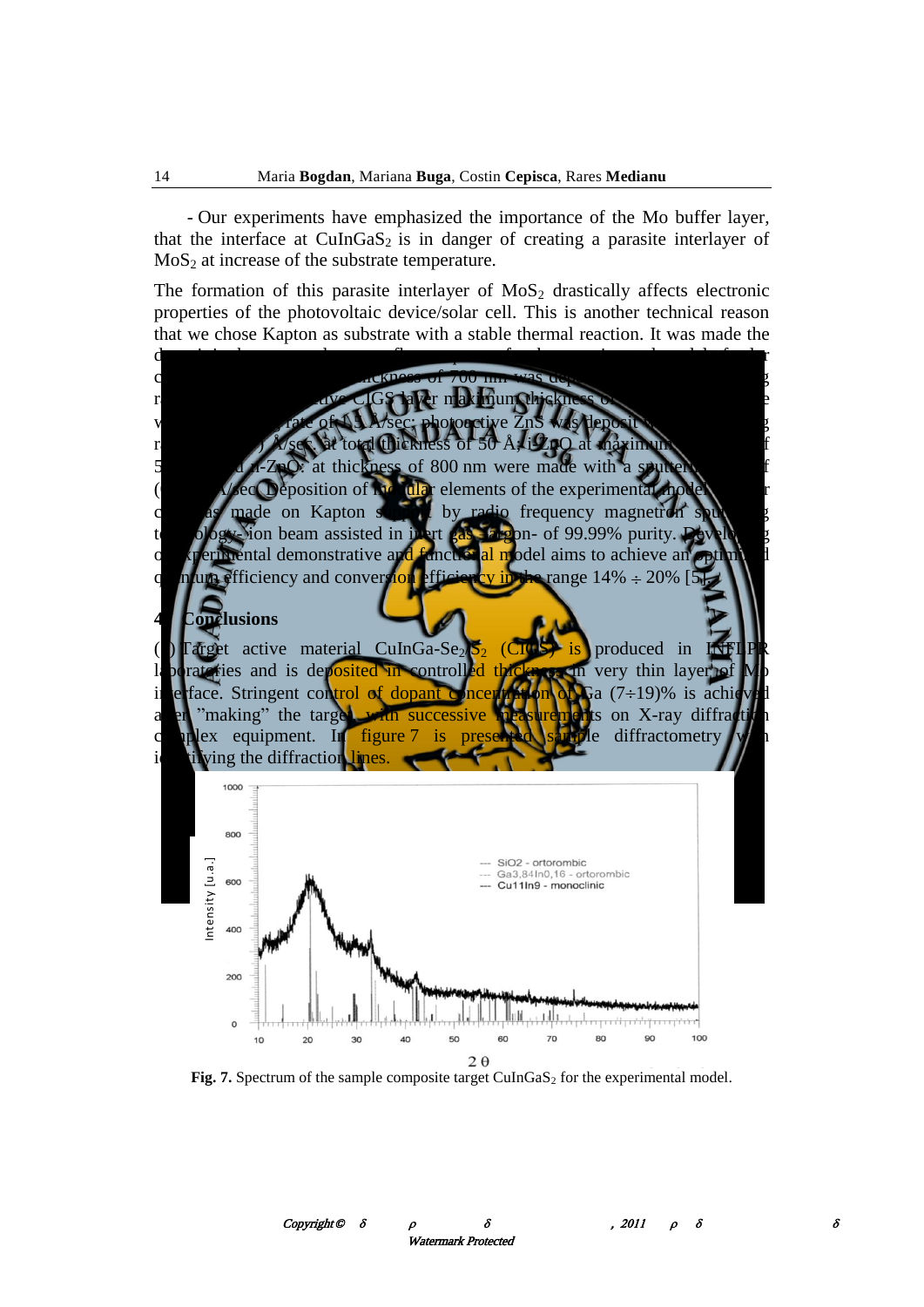Phasal composition of samples analyzed is:

 $SiO<sub>2</sub>$  - majority phase, amorphous;

 $Ga_{3,84}$ In<sub>0,16</sub> - minority phase, crystallized in the system orthorhombic;

 $Cu<sub>11</sub>$ In<sub>9</sub> - minority phase, crystallized in the monoclinic system.

Specific thickness of layers of Mo, CIGS, ZnS, ZnO, Au is measured in situ and the control range is between 20 nm and up to 2000 nm.

(2)No occurrence of sulfur in crystalline structures, but a large part of the sample is in amorphous form.

(3) Reporting the peak areas corresponding sites in total area phases arise as a phase of  $Ga_{3.84}$ In<sub>0.16</sub> percent occur in approximately 2.6% in the sample, resulting that the percentage of Ga (found in a crystalline structure) of the sample is 2.5% [9].

(4) It is known, taking into account the latest information technology in the field of literature, the procedure of radio frequency magnetron sputtering, ion beam assisted average energy, it must be commercially viable as a variant [8].

The process completed and adopted as technology at this stage of decision is pure and clean.

## **Acknowledgment**

CADEM

This work was financially supported by National Research Program of National Authority for Scientific Research, Romania and Grant POSDRU/6/1.5/S/19.

YOFROMA